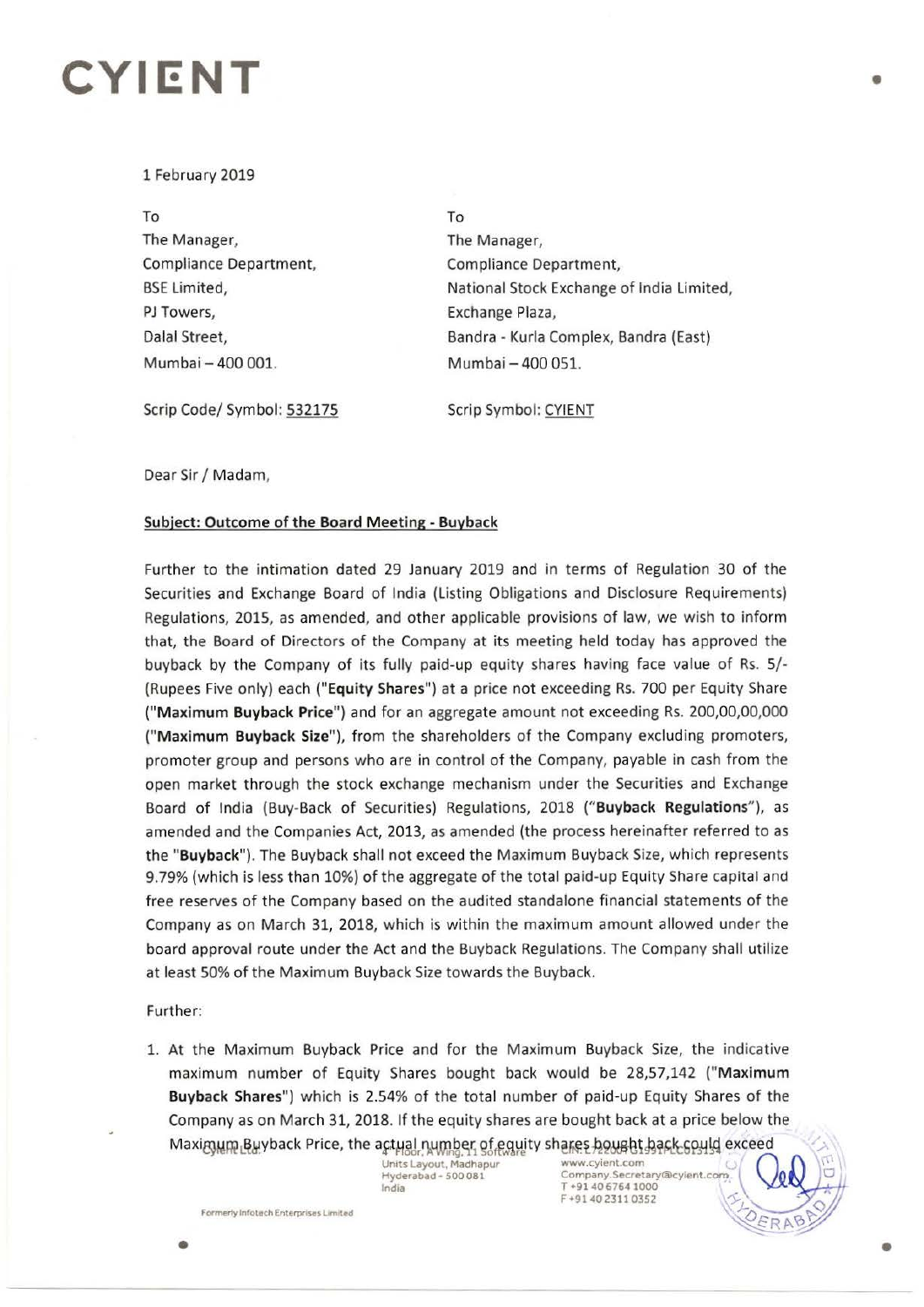# **CYll:NT**

the indicative Maximum Buyback Shares (assuming full deployment of Maximum Buyback Size) but will always be subject to the Maximum Buyback Size and will also not be more than 25% of the paid-up equity share capital of the Company as of 31 March 2018.

- 2. Maximum Buyback Size shall not include any expenses incurred or to be incurred for the Buyback like filing fees payable to SEBI, advisors' fees, stock exchange fee for usage of their platform for Buyback, brokerage, applicable taxes such as securities transaction tax, Goods and Services Tax, stamp duty, etc., public announcement publication expenses, and other incidental and related expenses.
- 3. The Board also approved the formation of a Buyback Committee **("Buyback Committee")**  and delegated its powers to the Buyback Committee to do all such acts, deeds, matters and things as it may, in its absolute discretion, deem necessary, expedient, usual or proper in connection with the Buyback.
- 4. The pre-Buyback shareholding pattern of the Company as on 25 January 2019 is attached hereto as **Annexure A.**
- 5. The above information will also be made available on the website of the Company: https://www .cyient.com/
- 6. The public announcement setting out the process, timelines and other requisite details will be released in due course in accordance with the Buyback Regulations.

We would like to inform you that the said meeting commenced at 1800 hrs and concluded at 1915 hrs.

Thanking you.

Yours faithfully,

For Cyient Limited

 $\infty$ Dr. Sudheendhra Putty A000

Company Secretary

Enclosure: As above.

Cyient Ltd.

4"' Floor, A Wing. 11 Software Units Layout. Madhapur Hyderabad - 500 081 lndla

CIN:L72200TG1991PLC013134 www.cyient.com Company.Secretary®eyient.com T +91406764 1000 F +91 40 2311 0352

•

**Formerly Infotech Enterprises Limited**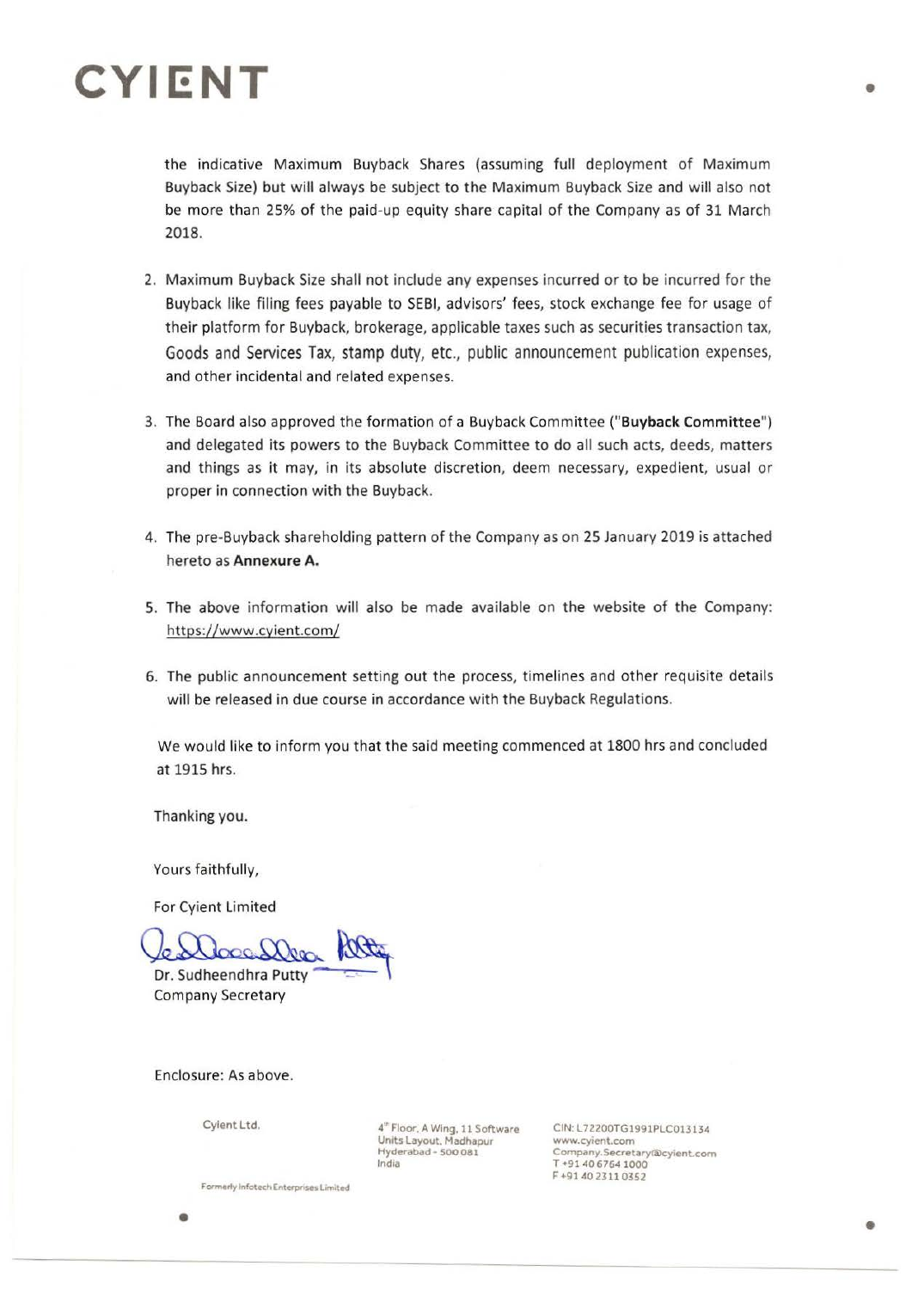# **CYIENT**

Annexure A

### SHAREHOLDING PATTERN OF THE COMPANY AS ON 25 JANUARY 2019

| SI.<br>No. | <b>Category of Shareholders</b>                                                         | No. of<br>Shareholders | No. of Shares                       | % of<br>Shareholding |
|------------|-----------------------------------------------------------------------------------------|------------------------|-------------------------------------|----------------------|
| 1.         | Promoter and Promoter Group                                                             |                        |                                     |                      |
|            | a) Indian                                                                               | 11                     | 249,83,036                          | 22.10                |
|            | b) Foreign                                                                              | $\mathsf{O}\xspace$    | $\mathbf{0}$                        | $\boldsymbol{0}$     |
|            | Sub Total (1)                                                                           | 11                     | 2,49,83,036                         | 22.10                |
| 2.         | Public                                                                                  |                        |                                     |                      |
|            | a) Mutual Funds                                                                         | 71                     | 16,372,370                          | 14.48                |
|            | b) Venture Capital Funds                                                                | $\mathbf{O}$           | $\mathbf{0}$                        | 0                    |
|            | c) Alternate Investment Funds                                                           | $\overline{4}$         | 60,058                              | 0.05                 |
|            | d) Foreign Venture Capital Investors                                                    | $\mathbf{0}$           | $\mathbf{0}$                        | $\mathbf 0$          |
|            | e) Foreign Portfolio Investor                                                           | 162                    | 47,250,008                          | 41.80                |
|            | f) Financial Institutions / Banks                                                       | 3                      | 21,918                              | 0.02                 |
|            | g) Insurance Companies                                                                  | 5                      | 9,169,205                           | 8.11                 |
|            | h) Provident Funds/ Pension Funds                                                       | $\mathbf 0$            | 0                                   | $\mathbf 0$          |
|            | Individuals<br>i)                                                                       | 31,174                 | 6,372,836                           | 5.64                 |
|            | NBFCs registered with RBI<br>j)                                                         | 2                      | 85,025                              | 0.08                 |
|            | k) Employee Trusts                                                                      | 0                      | 0                                   | $\mathbf{0}$         |
|            | I) Overseas Depositories(holding DRs)                                                   | 0                      | 0                                   | 0                    |
|            | m) Trusts                                                                               | 5                      | 162,380                             | 0.14                 |
|            | n) Foreign Nationals                                                                    | 21                     | 284,827                             | 0.25                 |
|            | o) Hindu Undivided Family                                                               | 532                    | 122,087                             | 0.11                 |
|            | p) Non Resident Indians (Non Repat)<br>Cylent Ltd<br>4 <sup>th</sup> Floor, A Wing, 115 | 296                    | 111,401<br>CIN: L72200TG1991PLC0131 | 0.10                 |

Units Layout, magnap<br>Hyderabad - 500 081<br>India

Company.Secretary@cyjent.com<br>T +91 40 6764 1000<br>F +91 40 2311 0352

Formerly Infotech Enterprises Limited